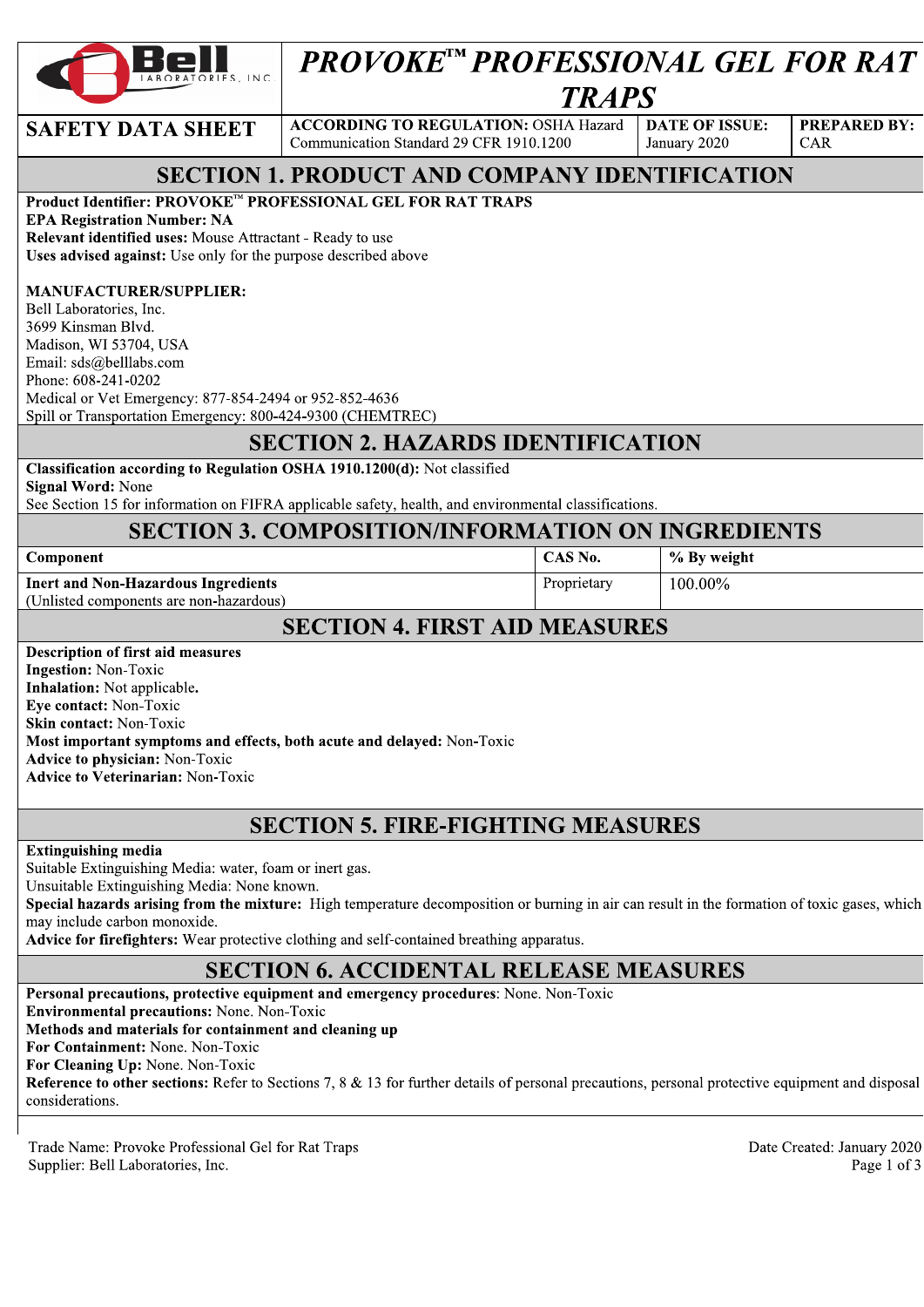## **SECTION 7. HANDLING AND STORAGE**

Precautions for safe handling: Keep out of reach of children. Do not use near heat sources, open flame, or hot surfaces. Non-Toxic Conditions for safe storage, including any incompatibilities: None. Non-Toxic

#### **SECTION 8. EXPOSURE CONTROLS/PERSONAL PROTECTION**

| рмаримся ришк |                 |                 |                     |
|---------------|-----------------|-----------------|---------------------|
| Component     | OSHA            | ACGIH           | <b>Other Limits</b> |
| None          | Not Established | Not Established | Not Established     |

**Appropriate Engineering Controls: None. Non-Toxic** Occupational exposure limits: None. Non-Toxic **Personal Protective Equipment: Respiratory protection: Not required** Eye protection: Not required Skin protection: None. Non-Toxic Hygiene recommendations: None. Non-Toxic

Established Limits

#### **SECTION 9. PHYSICAL AND CHEMICAL PROPERTIES**

| Information on basic physical and chemical properties |           |
|-------------------------------------------------------|-----------|
| Appearance/Color:                                     | Beige gel |
| Odor:                                                 | Pleasant  |
| <b>Odor Threshold:</b>                                | No Data   |
| pH:                                                   | No Data   |
| <b>Melting point:</b>                                 | No Data   |
| <b>Boiling point:</b>                                 | No Data   |
| <b>Flash point:</b>                                   | No Data   |
| <b>Evaporation rate:</b>                              | No Data   |
| <b>Flammability:</b>                                  | No Data   |
| <b>Upper/lower flammability or explosive limits:</b>  | No Data   |
| <b>Vapor Pressure:</b>                                | No Data   |
| <b>Vapor Density:</b>                                 | No Data   |
| <b>Relative Density:</b>                              | No Data   |
| Solubility (water):                                   | No Data   |
| <b>Solubility (solvents):</b>                         | No Data   |
| <b>Partition coefficient: n-octanol/water:</b>        | No Data   |
| <b>Auto-ignition temperature:</b>                     | No Data   |
| <b>Decomposition temperature:</b>                     | No Data   |
| Viscosity:                                            | No Data   |

#### **SECTION 10. STABILITY AND REACTIVITY**

**Reactivity: Not Applicable Chemical stability:** Not Applicable Possibility of hazardous reactions: Refer to Hazardous decomposition products **Conditions to avoid:** Avoid extreme temperatures (below  $0^{\circ}$ C or above  $40^{\circ}$ C). **Incompatible materials: Not Applicable** Hazardous decomposition products: Not Applicable

## **SECTION 11. TOXICOLOGICAL INFORMATION**

**Information on toxicological effects Acute Toxicity** LD50, oral (ingestion): Not Toxic LD50, dermal (skin contact): Not Toxic LC50, inhalation: Not Toxic Skin corrosion/irritation: Not Toxic Serious eve damage/Irritation: Not Toxic. Respiratory or skin sensitization: Not Toxic

Trade Name: Provoke Professional Gel for Rat Traps Supplier: Bell Laboratories, Inc.

Date Created: January 2020 Page 2 of 3